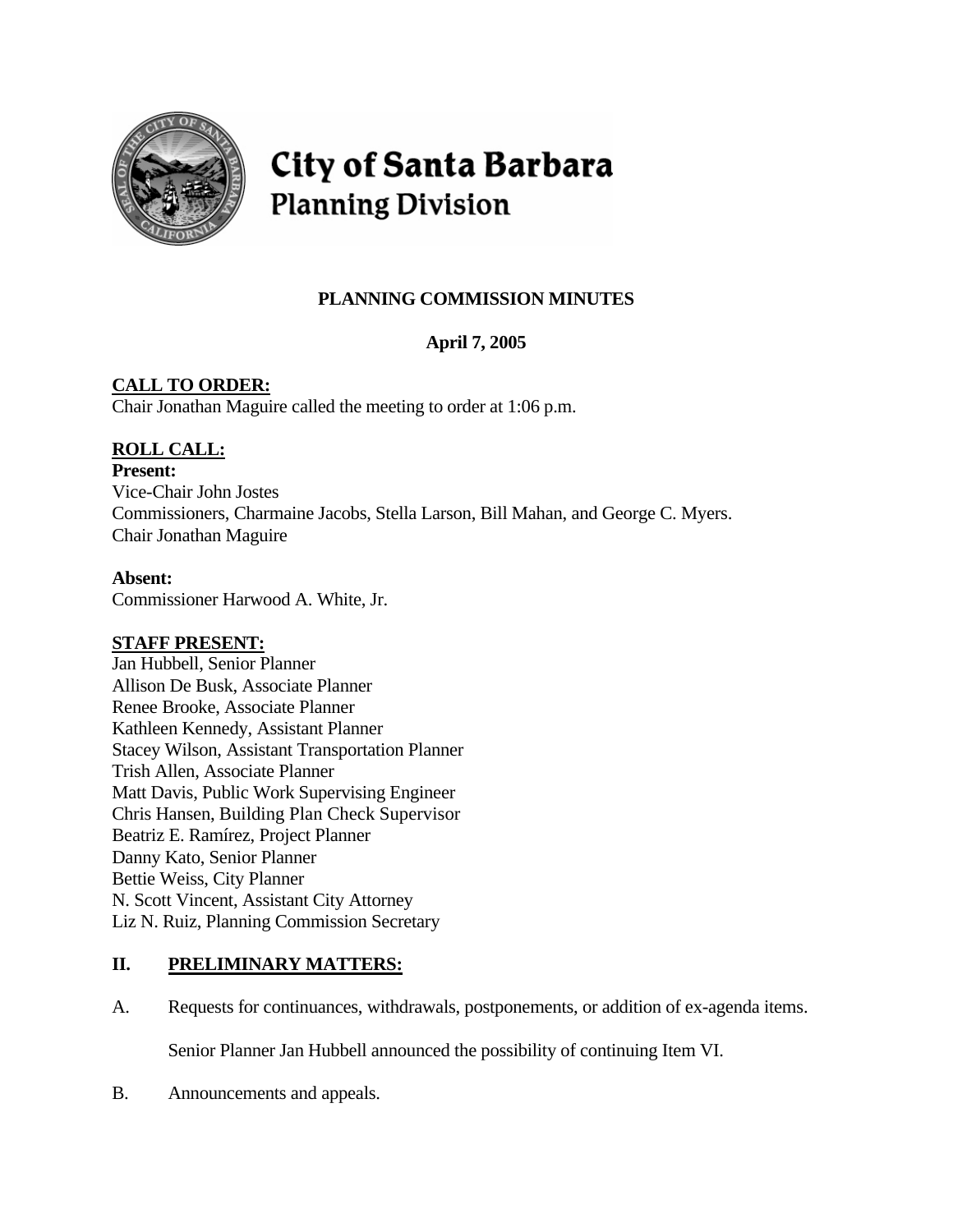Ms. Hubbell announced that the Planning Technician II position will be filled by Debbie Hughey who has been an Engineering Technician for the City and will now be in zoning.

C. Comments from members of the public pertaining to items not on this agenda.

None.

# **III. CONSENT ITEMS:**

# **ACTUAL TIME: 1:07 P.M.**

# A. **APPLICATION OF GENE CAMPBELL AND ROBBI MILTON, AGENTS FOR TOP SHELF DEVELOPMENT, LLC, PROPERTY OWNER, 622 ANACAPA STREET, APN:031-151-019, C-M COMMERCIAL MANUFACTURING ZONE, GENERAL PLAN DESIGNATION: CENTRAL BUSINESS DISTRICT AND PUBLIC AND INSTITUTIONAL, (MST2004-00767)**

The project consists of the conversion of 3,451 square feet of approved commercial space into a residential unit.

The discretionary application required for this project is:

A Parcel Map Amendment to convert a portion of a commercial condominium into a residential condominium unit (SBMC §27.009).

The Environmental Analyst has determined that the project is exempt from further environmental review pursuant to the California Environmental Quality Act Guidelines Section 15301 (existing facilities) and 15315 (minor land divisions).

#### **MOTION: Mahan/Jostes**

To waive a presentation of the staff report.

This motion carried by the following vote:

Ayes: 5 Noes: 0 Abstain: 0 Absent: 2 (Jacobs & White)

With no one wishing to speak, the public hearing was opened and closed at 1:08 p.m.

Commissioners' comments and questions:

1. Asked how much commercial square footage was demolished for this project and expressed concern over losing commercial square footage downtown to residential use.

To make the findings outlined in the Staff Report and adopt the amendment to the parcel map as recommended by Staff.

# **MOTION: Jostes/Mahan Assigned Resolution No. 021-05**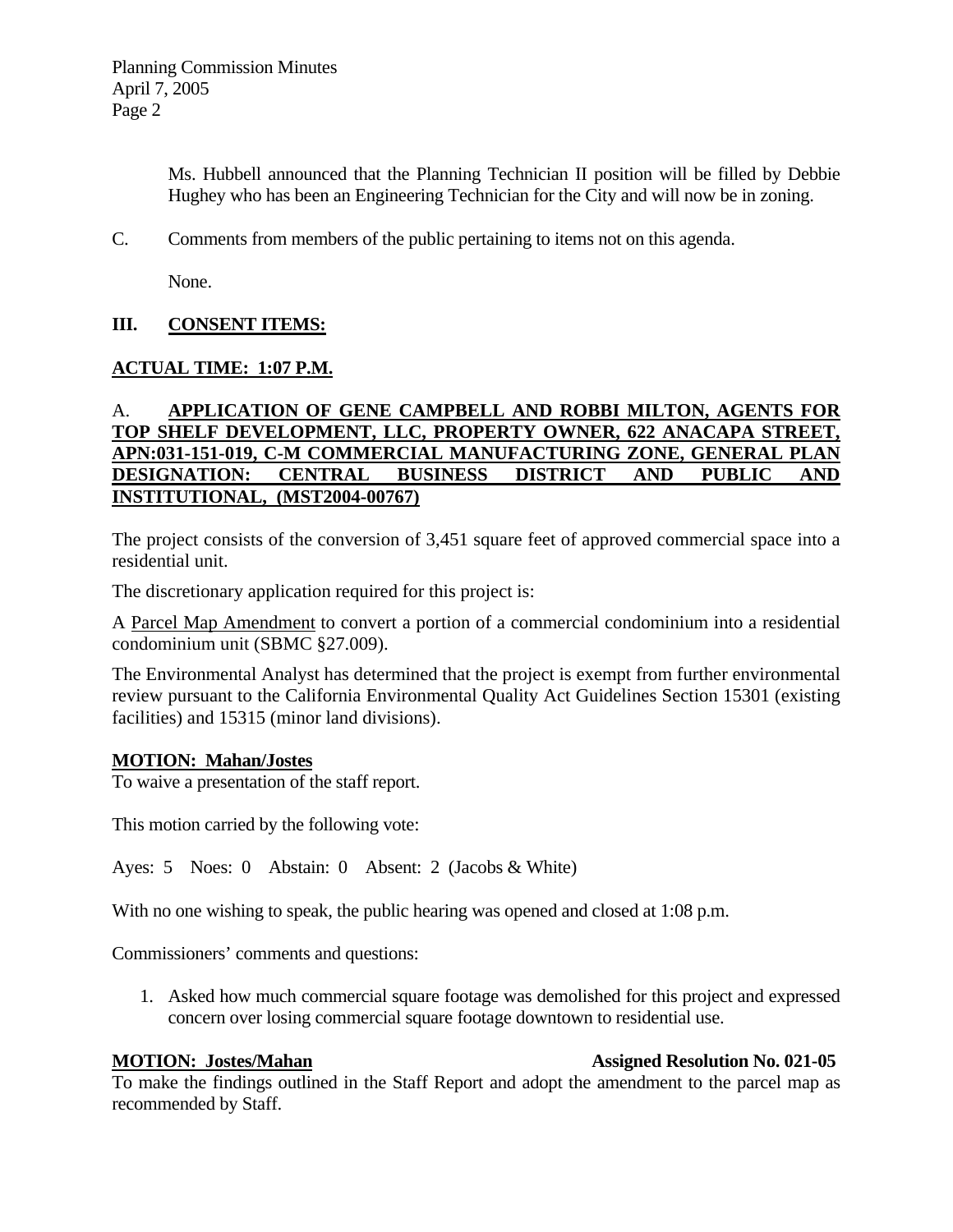This motion carried by the following vote:

Ayes: 5 Noes: 0 Abstain: 0 Absent: 2 (Jacobs & White)

Chair Maguire announced the ten calendar day appeal period.

# **ACTUAL TIME: 1:08 P.M.**

# B. **APPLICATION OF KELLY BRODISON, ON DESIGN ARCHITECTS, LLC, AGENT FOR JEFFREY AND SUSAN MENELLI, PROPERTY OWNERS, 1624 SAN ANDRES STREET AND 626 & 628 MULBERRY AVENUE, APN 043-221-016, R-3: LIMITED MULTIPLE-FAMILY RESIDENCE ZONE, GENERAL PLAN DESIGNATION: RESIDENTIAL, 12 UNITS /ACRE (MST2003-00810)**

The project consists of a proposal to convert an existing 1,040 square foot, single-family residence (1624 San Andres St.) with two uncovered parking spaces and an existing 2,888 square foot, two-story duplex with four covered parking spaces ( $626 \& 628$  Mulberry Ave.) into three (3) condominium units. A new one-car carport is proposed to replace one of the uncovered parking spaces for 1624 San Andres Street.

The discretionary applications required for this project are:

Tentative Subdivision Map for a one-lot subdivision for the conversion of three (3) residential units into condominium units (SBMC§27.07); and

Condominium Conversion Permit to convert three (3) residential units to three (3) condominium units (SBMC§28.88).

The Environmental Analyst has determined that the project is exempt from further environmental review pursuant to the California Environmental Quality Act Guidelines Section 15315 (minor land divisions) and Section 15303 (new construction or conversion of small structures).

To avoid the appearance of a conflict of interest, Chair Maguire stepped down at 1:46 p.m. and Vice-Chair Jostes stepped in as Chair.

#### **MOTION: Mahan/Jostes**

To waive the presentation of the staff report.

Commissioner Mahan asked for a discussion in regard to sidewalk issues.

This motion carried by the following vote:

Ayes: 4 Noes: 0 Abstain: 0 Absent: 3 (Maguire, Jacobs & White)

The public comment was opened at 1:12 p.m., and the following person spoke in opposition of the project: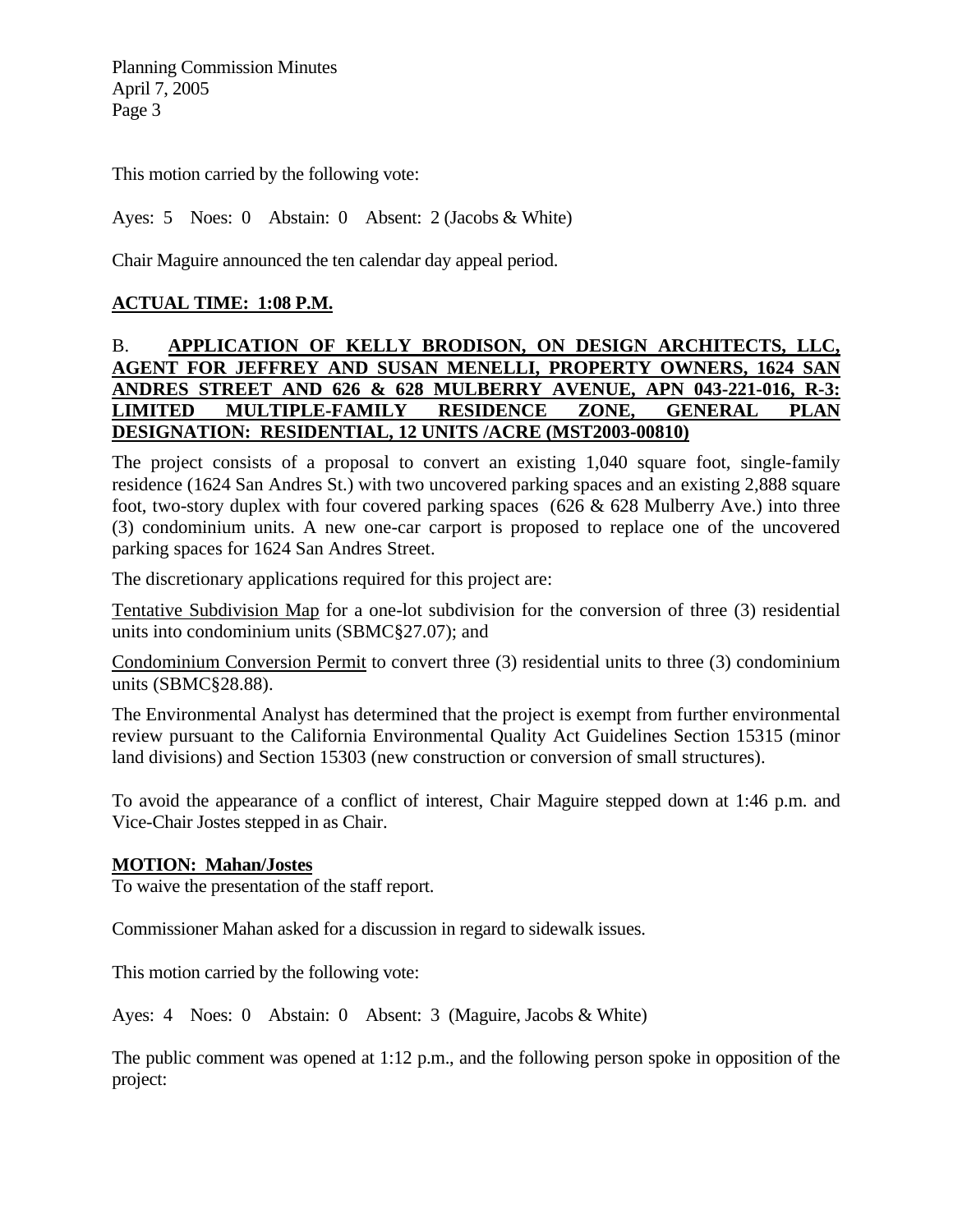#### Amy Ramos

With no one else wishing to speak, the public hearing was closed at 1:16 p.m.

Commissioners' comments and questions:

- 1. Asked why this project is not conditioned to require sidewalks given the recent approval with a sidewalk condition for another project on Mulberry Avenue.
- 2. Asked how the two-way traffic currently works, whether cars are parked on the lawns, and whether staff has considered a one-way street.
- 3. Asked about requiring in lieu fees for the sidewalk, or setting up a program for sidewalks, similar to the oak tree replacement program where trees are planted elsewhere in the community.
- 4. Expressed concern regarding the front yard car parking situation.
- 5. Stated that converting these units into condominium ownership will upgrade this neighborhood.
- 6. Stated that this project sits on the border of not being approvable.

Ms. Wilson, Assistant Transportation Planner, responded regarding the right-of-way width of Mulberry Avenue, stating that it operates as a "play street", there would not be enough width for parking if sidewalks were required, and the adjacent project would no longer be required to provide sidewalks. She stated that parking on lawns has not been observed, and that there are no operational changes planned for the street.

Ms. Hubbell responded, stating that, unlike the oak tree replacement program, sidewalks are not an impact issue and addressed the concerns of Ms. Ramos.

Mr. Vincent responded, stating that the City does not have an in-lieu fee program and that the applicant at 218 Santa Cruz offered to pay a fee instead of constructing a sidewalk in an area that would not connect to any other existing sidewalks. He also has a concern about adding a condition in regards to parking.

Kelly Brodison, ON Design Architects, LLC, and agent for the applicants responded, and stated they would be using new concrete block (permeable enhanced paving).

Commissioner Jacobs arrived at 1:42 p.m.

To approve the project, subject to revised conditions, requiring the use of enhanced paving in the driveway aprons and that a Magnolia tree be planted between the fire hydrant and the water meter on San Andres Street.

This motion carried by the following vote:

Ayes: 4 Noes: 1 (Larson) Abstain: 0 Absent: 2 (Maguire & White)

#### **MOTION: Meyers/Mahan Assigned Resolution No. 022-05**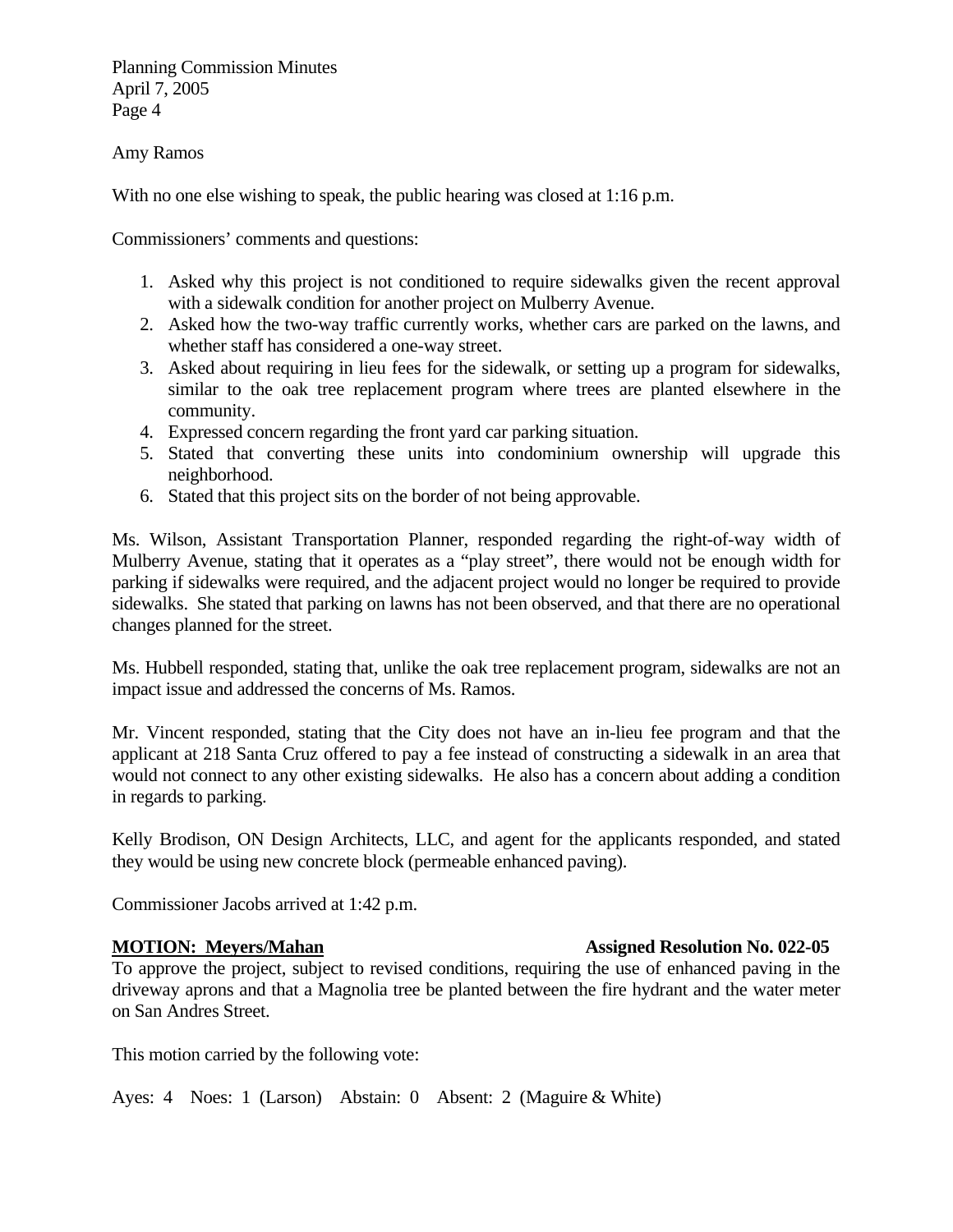Chair Maguire announced the ten calendar day appeal period.

# **IV. CONTINUED ITEM:**

# **ACTUAL TIME: 1:46 P.M.**

### **APPLICATION OF JEFF GORRELL, LENVIK & MINOR ARCHITECTS, AGENT FOR JOHN PRICE, 1298 COAST VILLAGE ROAD, APN 009-230-043, C-1/LIMITED COMMERCIAL, R-2/TWO-FAMILY RESIDENTIAL, AND SD-3/COASTAL OVERLAY ZONES, GENERAL PLAN DESIGNATIONS: GENERAL COMMERCE AND BUFFER (MST2004-00493)(CDP2005-00003)**

The applicant is requesting that the City initiate a Change in Zone for the northern portion of the subject property from R-2/SD-3 (Two-Family Residential/Coastal Overlay Zone) to C-1/SD-3 (Limited Commercial/Coastal Overlay Zone). The property is nearly bisected by two zone designations; approximately 7,150 square feet of the 18,196 square-foot lot is currently zoned R-2 (Two-Family Residential) and the remaining 11,046 square feet, along Coast Village Road, is currently zoned C-1 (Limited Commercial). The Applicant's request would result in the entire property being zoned C-1/SD-3. At this time, the discretionary applications required for this project are an Initiation of a Zone Change (SBMC §28.92.015) and Initiation of a Local Coastal Plan Amendment.

**The Planning Commission will not be reviewing a specific development project related to the request for a Change in Zone and LCP Amendment. Therefore, no action on a project will be taken at this time, nor will any determination be made regarding environmental review of a proposed project. This item is continued from March 17, 2005.** 

Ms. Brooke gave a brief overview of the request.

Jeff Gorrell, Lenvik & Minor Architects, and agent for the applicants, informed the PC that he was there to answer any questions that they might have.

The public hearing was opened at 2:04 p.m., and following person spoke in general regarding the project:

Peter Borneman

With no one else wishing to speak, the public hearing was closed at 2:08 p.m.

Commissioners' comments and questions:

1. Is the General Plan designation along Coast Village Road entirely commercial and would the re-zone provide an equal level of protection for setback potential if this property is developed.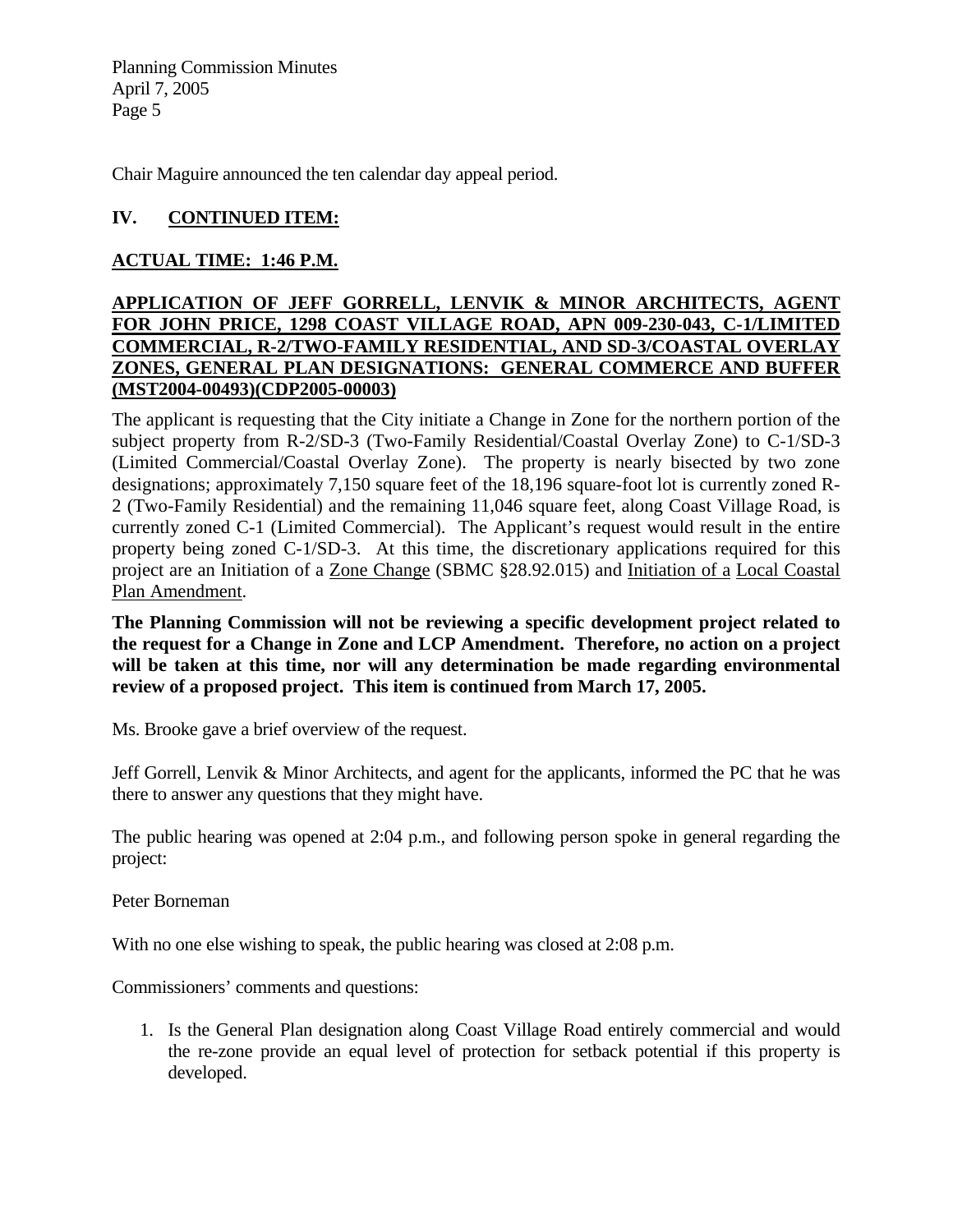- 2. Asked if we are no longer requiring open space areas and if that would be up to the developer.
- 3. Asked if once this zoning is approved, would a future development project come back to the Planning Commission, or will it go to the Architectural Board of Review.
- 4. Asked about the zoning (residential or commercial) surrounding this parcel.
- 5. Clarified to the public speaker that the zoning laws for our City have allowances for mixed use projects.
- 6. Asked that, if they initiate the re-zone, there be an environmental document prepared.
- 7. Feels it is important that the environmental document address the vanishing filling stations in our city the incremental traffic impact of this.
- 8. Feels staff has done a good job in analyzing this zone change.
- 9. Feels mixed use is good for this site and expects to see the highest quality of material and design, and that it be sensitive to the neighbors on Olive Mill Road, and consider how traffic would be handled.
- 10. Asked what would be developable now on this property; what is the status, and how does it currently function.
- 11. Agrees with the speaker that this is a gateway to Santa Barbara and Montecito, and feels it is a wonderful commercial area.
- 12. Clarified to the speaker that the Planning Commission is not approving a building on this lot today, which would be subject to future design review. Noted that we are currently in the first steps, and the public will have numerous opportunities to comment on whatever may be proposed on this lot.

The public hearing was re-opened at 2:18 p.m., and following person spoke in opposition of the project:

Leane Murphy

Mr. Vincent addressed the Planning Commission and stated that initiating the discussion in regards to the environmental document is sufficient enough prior to their recommendation to the City Council.

Ms. Hubbell addressed the Planning Commission regarding the possibilities on how this property can be developed.

Move to initiate a zone change on the northern portion of this property from R-2/S-D-3 to C-1/S-D-3, as well as a Local Coastal Plan amendment.

This motion carried by the following vote:

Ayes: 6 Noes: 0 Abstain: 0 Absent: 1 (White)

# **MOTION: Jostes/Mahan Assigned Resolution No. 023-05**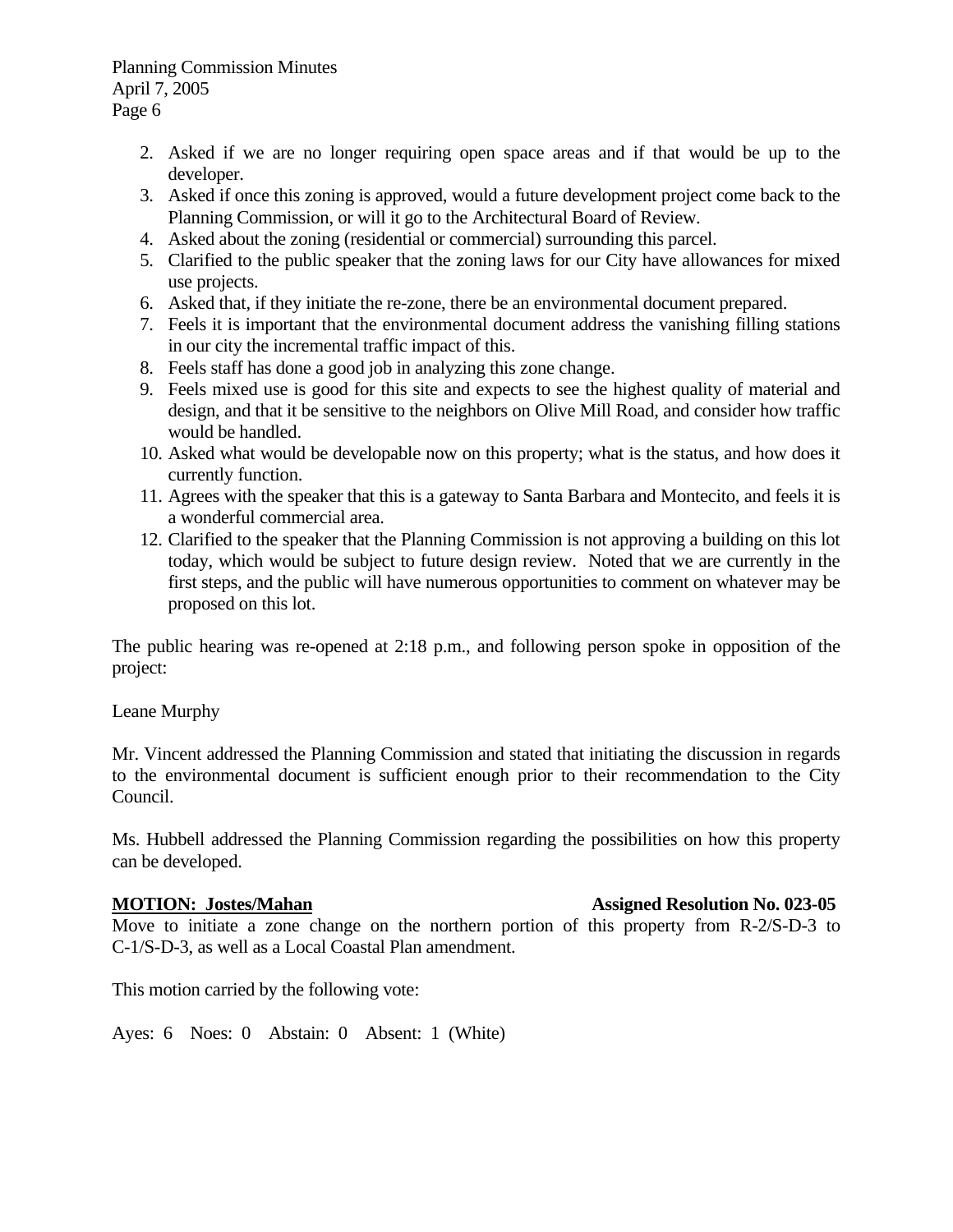Mr. Gorrell addressed the Planning Commission and said he would be very happy to share with the Planning Commission the proposed development on the lot, and does plan to meet with the public as well.

Recessed at 2:22 p.m., and reconvened at 2:45 p.m.

# **V. NEW ITEMS**

# **ACTUAL TIME: 2:45 P.M.**

# A. **APPLICATION OF THE SANTA BARBARA SHELLFISH COMPANY, LESSEE, AND THE CITY OF SANTA BARBARA, PROPERTY OWNER, 230 STEARNS WHARF, APN 033-120-022, H-C/SD-3: HARBOR COMMERCIAL/COASTAL OVERLAY ZONES, GENERAL PLAN DESIGNATION: HARBOR COMMERCIAL (MST2004-00309)**

The project consists of a proposal for a new 146 square foot outdoor seating area and a new 20 square foot recycling enclosure adjacent to the Santa Barbara Shellfish Company on Stearns Wharf.

The discretionary applications required for this project are:

- 1. Modification of the parking requirement to allow the development without providing the required parking spaces (SBMC§28.90); and
- 2. A recommendation to the California Coastal Commission on an Amendment to the Coastal Development Permit for Stearns Wharf for development in the Permit Jurisdiction of the Coastal Zone (SBMC §28.45.009).

The Environmental Analyst has determined that the project is exempt from further environmental review pursuant to the California Environmental Quality Act Guidelines Section 15301, Existing Facilities.

Ms. Kennedy gave a brief presentation of the project.

Scott Riedmen, Waterfront Business Manager, addressed the Planning Commission.

Thomas White, Santa Barbara Shellfish, applicant, addressed the Planning Commission.

Commissioners' comments and questions:

- 1. Asked what happened to the bench as shown on the exhibit.
- 2. Very supportive of this proposal and feels the proposal is too modest with sixteen seats and hopes to see more someday.

The public hearing opened at 2:54 p.m., and the following person spoke in favor of the project:

Kevin McCeney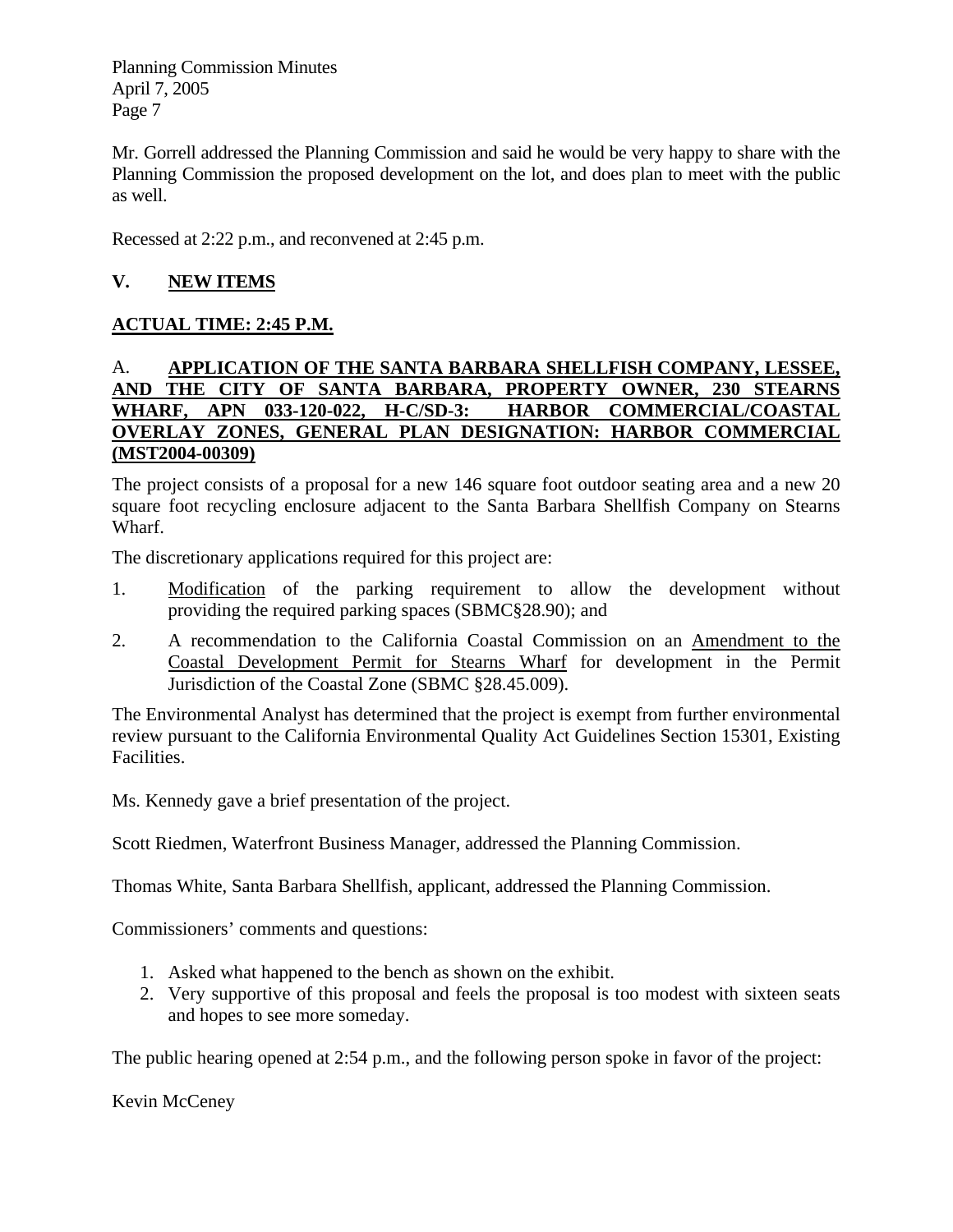With no one else wishing to speak, the public hearing was closed at 2:55 p.m.

#### **MOTION: Jacobs/Myers Community Assigned Resolution No. 024-05**

Move to approve the modification of the parking requirement and the recommendation to the Coastal Commission on the amendment to the Coastal Development Plan Permit to allow the addition of seating.

This motion carried by the following vote:

Ayes: 6 Noes: 0 Abstain: 0 Absent: 1 (White)

Chair Maguire announced the ten calendar day appeal period.

At 2:57 p.m. the PC moved forward to the Administrative Agenda.

# **ACTUAL TIME: 3:12 P.M.**

# B. **APPLICATION OF JOHN SCHOOF, PRINCIPAL ENGINEER, AGENT FOR CITY OF SANTA BARBARA REDEVELOPMENT AGENCY, PROPERTY OWNER, 1221 ANACAPA STREET (GRANADA GARAGE), APN 039-183-034, C-2 ZONE, GENERAL PLAN DESIGNATION: GENERAL COMMERCE/MAJOR PUBLIC INSTITUTIONAL (MST2003-00908)**

On May 1, 2001, the City Council approved the Granada Garage, City Parking Lot 6, project. The project is currently under construction. The project applicant requests a change to the condition of approval for the approved Development Plan limiting construction activities to weekdays between 7:00 a.m. and 5:00 p.m. The current proposal is a request that the regular construction hours be extended to include work on Saturdays for the project duration.

The Environmental Analyst has determined that the addendum to the Final Mitigated Negative Declaration prepared for this project adequately addresses the change in construction hours and the level of impact associated with the project has not substantially changed.

Ms. Allen gave a brief overview of the project.

Matt Davis, Public Works Supervising Engineer, addressed the Planning Commission.

Commissioners' comments and questions:

- 1. Asked about what kind of traffic difference there is during the week versus on a Friday or Saturday.
- 2. Leaning towards approving this project in that there is not much difference between weekday and weekend traffic during the summer.
- 3. Asked how this project differs from the Bermant project on Chapala Street where Saturday construction was such a concern.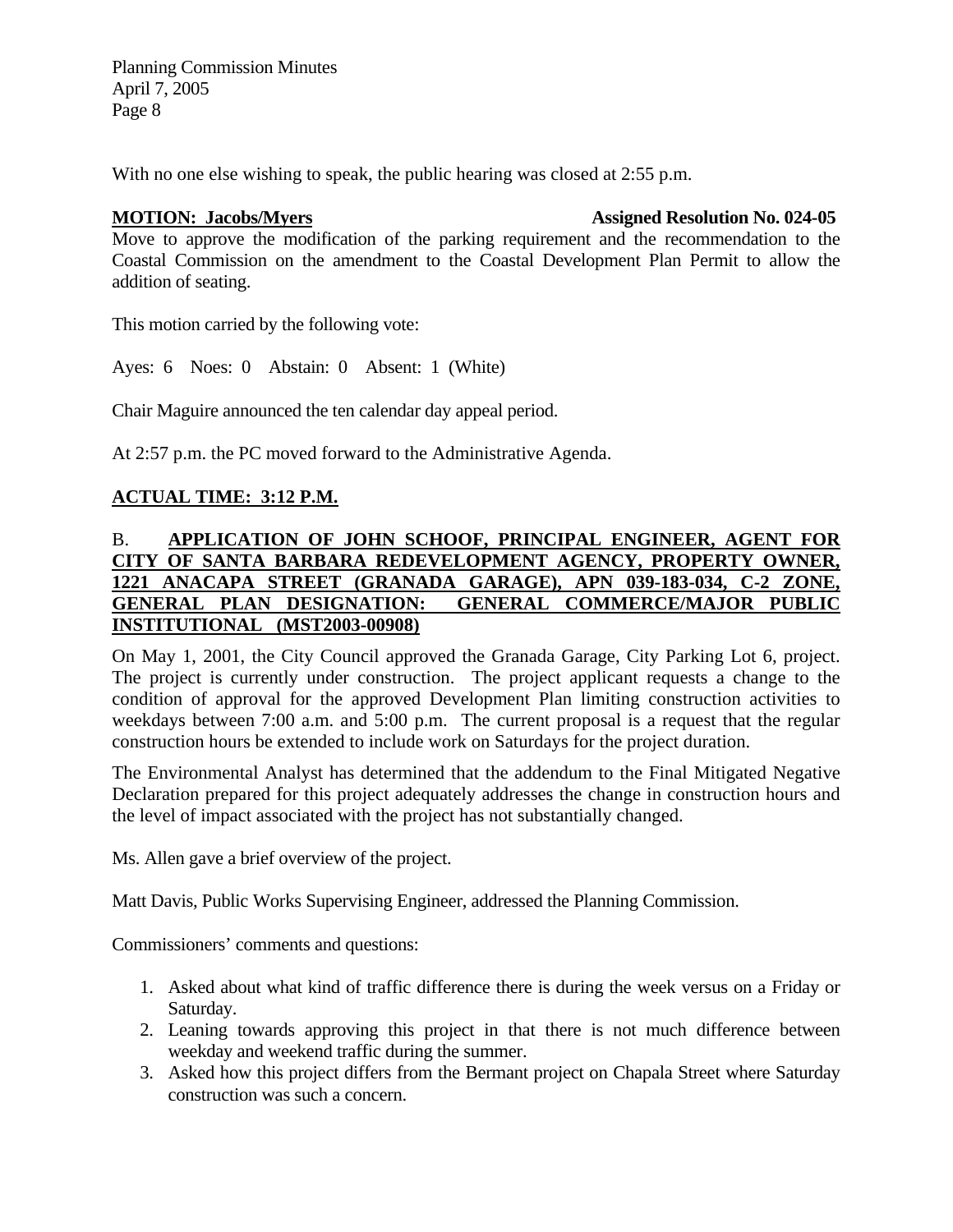- 4. Feels that some of the arguments presented by staff for Cottage Hospital relate to the benefits of ending construction sooner rather than later and Mr. Bermant's project did include several affordable units, which is a public benefit, plus the relocation program. Concern is that the Planning Commission is not being consistent and they were unfair to that particular developer.
- 5. Asked if a proponent for consistency is in support of Saturday construction especially when, for the most part, neighbors are in support of it.
- 6. Hopes staff will be able to look at projects on a site by site basis.
- 7. Commends applicant in having a meeting with the neighbors first before coming before the Planning Commission to request Saturday construction.
- 8. Expressed concern the Planning Commission is playing favorites and would like to see some sort of consistency.
- 9. Asked if it is appropriate to ask staff to request that an applicant who requests construction hour changes, poll the neighbors first.
- 10. Feels different sites have different requirements so consistency is very tricky and in the past feels conditions have been consistent.
- 11. Feels Planning Commission should strongly urge staff to convene a workshop on construction hours in April or May so they can resolve this issue.
- 12. Would like an update on fees for use of the public right of way during construction; if the status of this issue can be addressed at the April or May workshop.

Ms. Hubbell stated the amount of work being done in the area on the weekends is modest, and this area right now is impacted because of the lot being closed and some of the other on street parking that has had to be created on a temporary basis. She thinks the discussions they have had about construction hours over the past few months have indicated they probably need to have a wider discussion of how to deal with construction hours, and impacts that allows the Commission to look at criteria for the different kinds of projects, i.e., where the project is, commercial vs. residential zones, and multi-family vs. single family zones.

Ms. Hubbell felt it would be good to schedule this topic for a broader discussion in the near future. It might be this summer sometime, to talk about what the Commission would like to do in terms of construction hours, issues, and what kinds of criteria to consider, and include discussions with the Contractor's Association and building industry representatives.

The public hearing was opened at 3:33 p.m. and the following people spoke in support of the project:

Reverend Jill Martinez Eric Kelley

With no one else wishing to speak, the public hearing was closed at 3:41 p.m.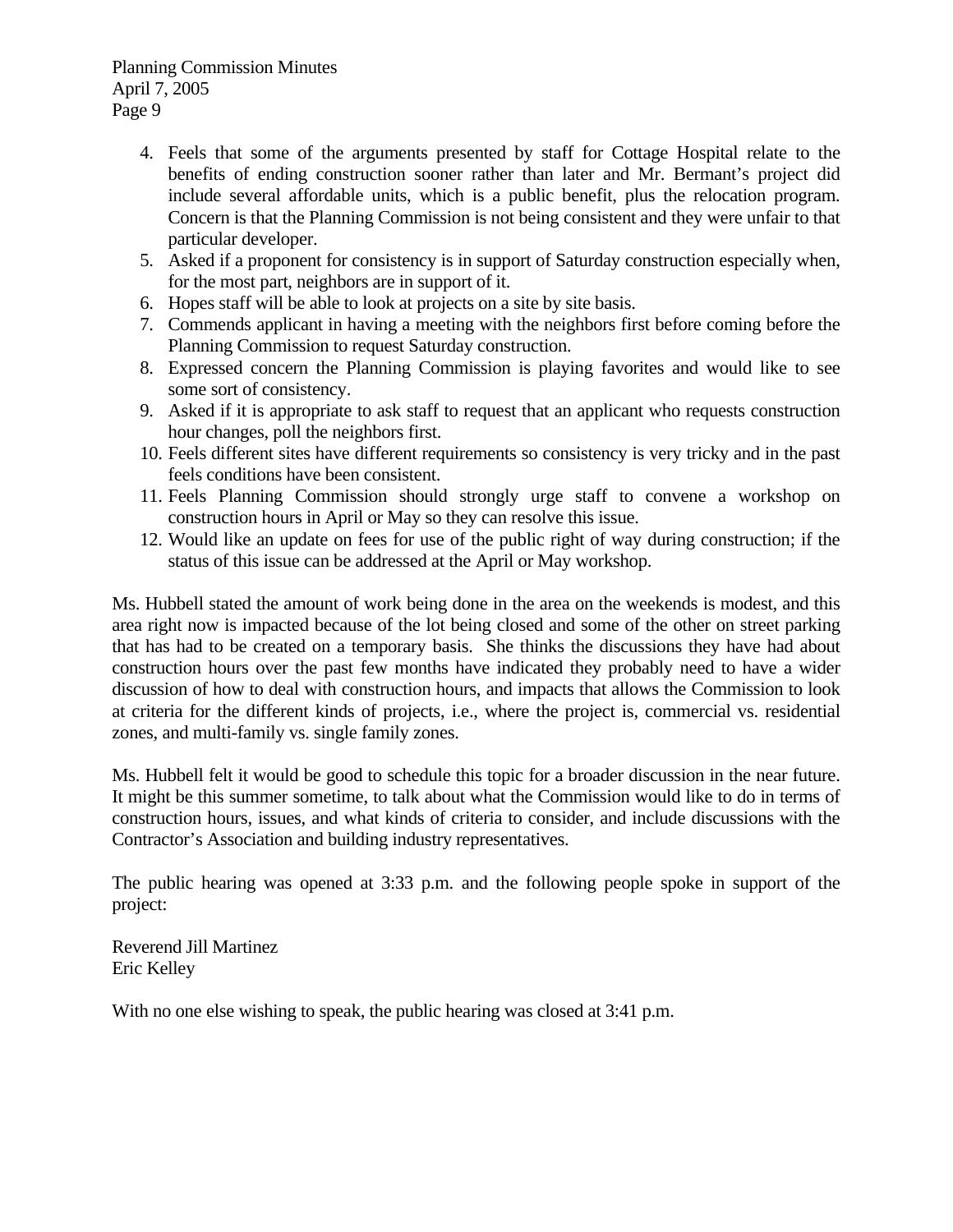**MOTION: Mahan/Jostes Assigned Resolution No. 025-05** 

Move to approve the construction hours as requested.

This motion carried by the following vote:

Ayes: 5 Noes: 1 (Maguire) Abstain: 0 Absent: 1 (White)

Chair Maguire announced the ten calendar day appeal period.

# **VI. DISCUSSION ITEM:**

### **ACTUAL TIME: 3:42 P.M.**

### **ACCESSIBILITY REQUIREMENTS PER CALIFORNIA FAIR EMPLOYMENT AND HOUSING ACT (FEHA) AND FEDERAL AMERICAN DISABILITIES ACT (ADA)**

Building and Safety staff will make a presentation on how FEHA and ADA affect building and site design.

Mr. Hansen gave a presentation on the above-mentioned item.

With no one wishing to speak, the public hearing was opened and closed at 4:02 p.m.

Commissioners' comments and questions:

- 1. Asked if this presentation will be given to the Architectural Board of Review.
- 2. Clarify accessibility requirements for condominiums with three or more units.
- 3. In regards to flexibility, when a building is historic, such as El Pueblo Viejo, does it apply to any building in the district, or does the building itself have to be historic.
- 4. In regard to chimney caps, noted if anything is put around any of those pipes, the warranty would become void because building inspection did not allow decorative elements on top. Asked if there was a new change.
- 5. In regard to handicap accessibility i.e., Caltrans is replacing the Anapamu Street Pedestrian Bridge, which is made up of a large component and two large ramps; feels it is a discouragement for an able bodied person to use the bridge. Asked can there be a stairwell at the base of the bridge.
- 6. Seems to be part of the code that if the disabled people cannot have access, no one gets it.
- 7. Asked about the effects of accessibility on providing public trails.
- 8. Asked where is the dividing line between the trail and when does it come into the ADA realm.
- 9. Asked if requirements are reduced because they are not feasibly economic or because they cost more than 20% of the budget.

Mr. Hansen noted that he will give this presentation to both the Architectural Board of Review and the Historic Landmarks Committee. The building itself must be historic to use the Historic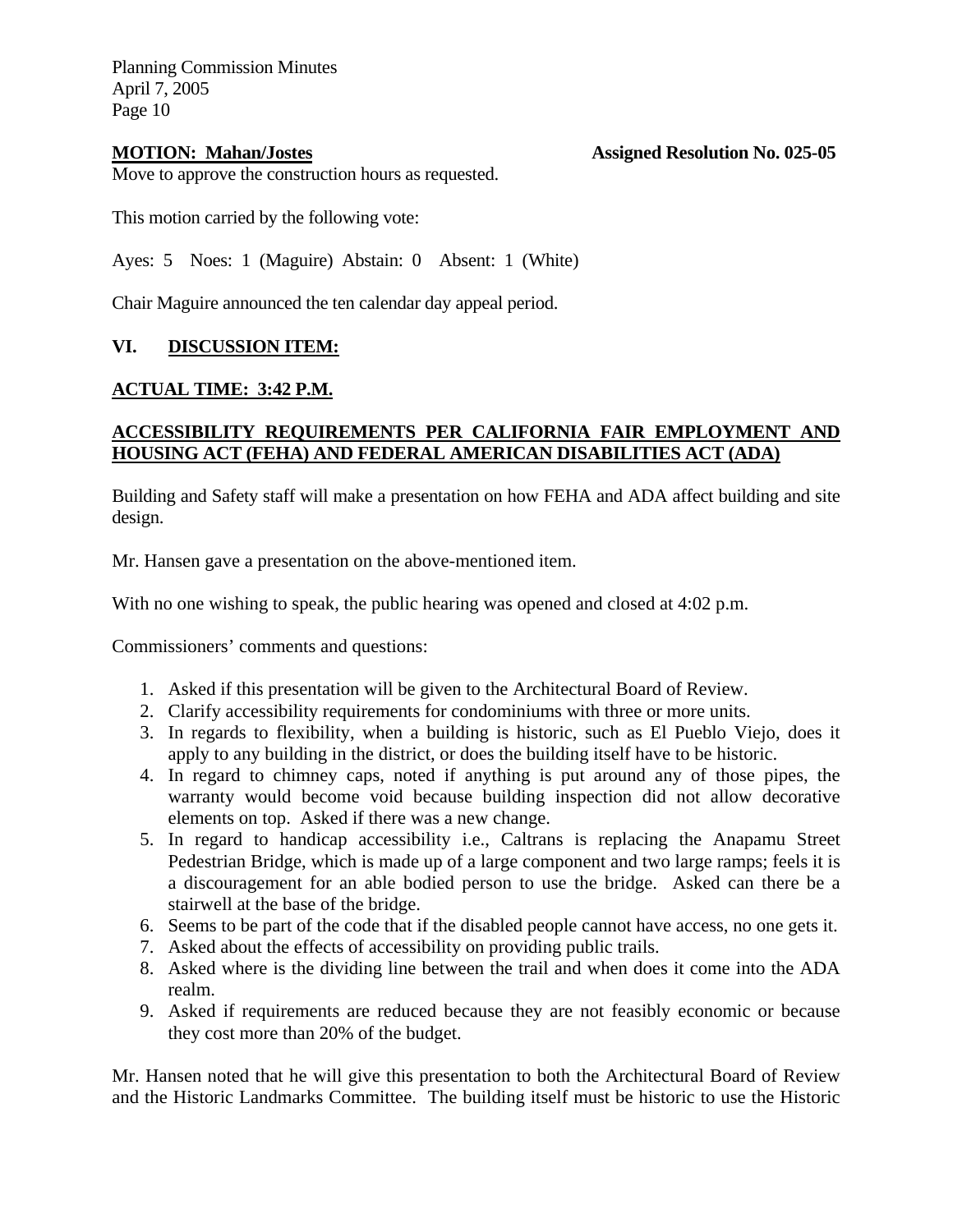Building Code, even if the building is not listed. For chimney caps, staff defers to the manufacturer's specifications. The chimney caps are only required for wood-burning chimneys.

Mr. Vincent suggested that what the Planning Commission takes from this discussion is the ADA Guidelines (Title 2) and Title 24 of the States Building Code, which the City has adopted, will have effects on project design. As the Planning Commission is reviewing projects, give staff time to evaluate various options and present a palette of options to the Commission.

Recessed at 4:23 p.m., and reconvened at 4:46 p.m.

Commissioners Jacobs and Larson left during the break.

# **VII. PUBLIC HEARING:**

# **ACTUAL TIME: 4:46 P.M.**

# **PROPOSAL TO AMEND SECTIONS OF THE SANTA BARBARA MUNICIPAL CODE INCLUDING TITLE 27 (SUBDIVISIONS) AND TITLE 28 (THE ZONING ORDINANCE) IN ORDER TO IMPLEMENT RECOMMENDED DISCRETIONARY PROCESS IMPROVEMENTS (MST2004-00611)**

The City of Santa Barbara is considering Amendments to the Santa Barbara Municipal Code, Title 27 Subdivisions and Title 28 of the Zoning Ordinance, and an Amendment to the Local Coastal Program to expand the type of projects that can be acted on at the Staff level. Changes would result in the creation of a Staff Hearing Officer who would act on minor projects. The proposed changes were considered by the Planning Commission on September 16, 2004. The purpose of this hearing is to get Planning Commission feedback on the proposed recommendations before taking them to City Council. Projects being recommended to be acted on by the Staff Hearing Officer include:

- Time extensions for Tentative Subdivision Maps
- New residential condominium developments and subdivisions that create four or fewer units/lots
- Residential condominium conversions that involve four or fewer units
- Non-residential condominium conversions
- New non-residential condominium development of  $\langle 3,000 \rangle$  s.f.
- Lot line adjustments involving 4 lots or less
- Development Plan Approvals for projects less than 3,000 square feet
- Modifications and Performance Standard Permits
- Minor public works facilities improvements
- Minor Coastal Development Permits
- Amendments to conditions of approval
- Adoption of Mitigated Negative Declarations for Staff Hearing Officer eligible projects

Additional recommendations include:

• Administrative approval of time extensions (except Tentative Subdivision Maps)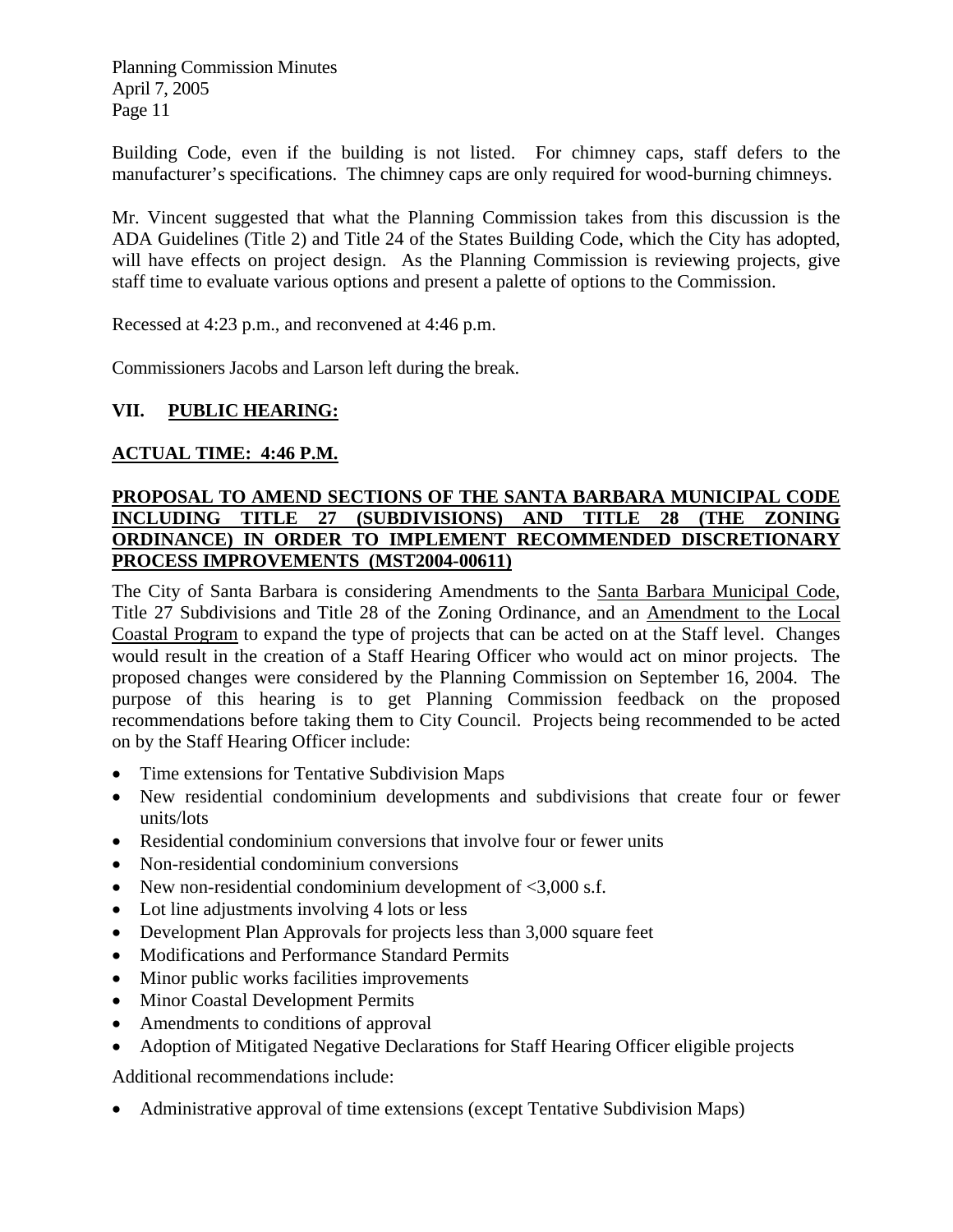- Standardizing the noticing for discretionary projects (except projects subject to design review only)
- On site posting for development projects
- Prohibiting permitted multi-family unit projects that have received a building permit or certificate of occupancy from converting to condominiums for five years, irrespective if they meet the physical standards for condominiums
- Amending Chapter 28.45.009, the Coastal Overly Zone (part of the City's Local Coastal Program) to establish a process for dealing with emergencies and temporary events within the Coastal Zone and to clarify the process for the granting of Coastal Exclusions for single family residences in the non-appealable jurisdiction.

The Environmental Analyst has determined that the project is exempt from further environmental review pursuant to the California Environmental Quality Guidelines Section 15305, Minor Alterations in Land Use Limitations.

Beatriz Ramirez, Project Planner, gave a presentation of the proposal.

The public hearing opened at 6:04 p.m., and the following person spoke with concerns about an aspect of the proposal:

Steven K. McGuire - also submitted correspondence for the record.

With no one else wishing to speak, the public hearing was closed at 6:15 p.m.

Ms. Weiss and Ms. Hubbell both addressed the PC and clarified some of the statements that were voiced by Mr. McGuire.

Commissioners' comments and questions:

- 1. Asked when an applicant begins the process, if they know up front whether the application goes before the Staff Hearing Officer (SHO) or the Planning Commission.
- 2. Requested an explanation regarding the condition of approval requiring a Litigation/Indemnification Agreement.
- 3. The program can be supported because it has built in checks and balances.
- 4. The public participation enhancements are excellent and concern has been shown as to who is notified and when.
- 5. Asked for clarification of the car washes proposed to be delegated to the SHO.
- 6. Stated there are two kinds of affordable housing, with rentals being less expensive housing.
- 7. Asked for clarification regarding the proposed Performance Standard Permits (PSP) for public works facilities and whether "by right" means a permitted use in the zone.
- 8. Questioned sending any private lift station to SHO that is similar in size to a five-car garage.
- 9. Asked for an explanation of additional dwelling units in single-family residential zones proposed via a PSP.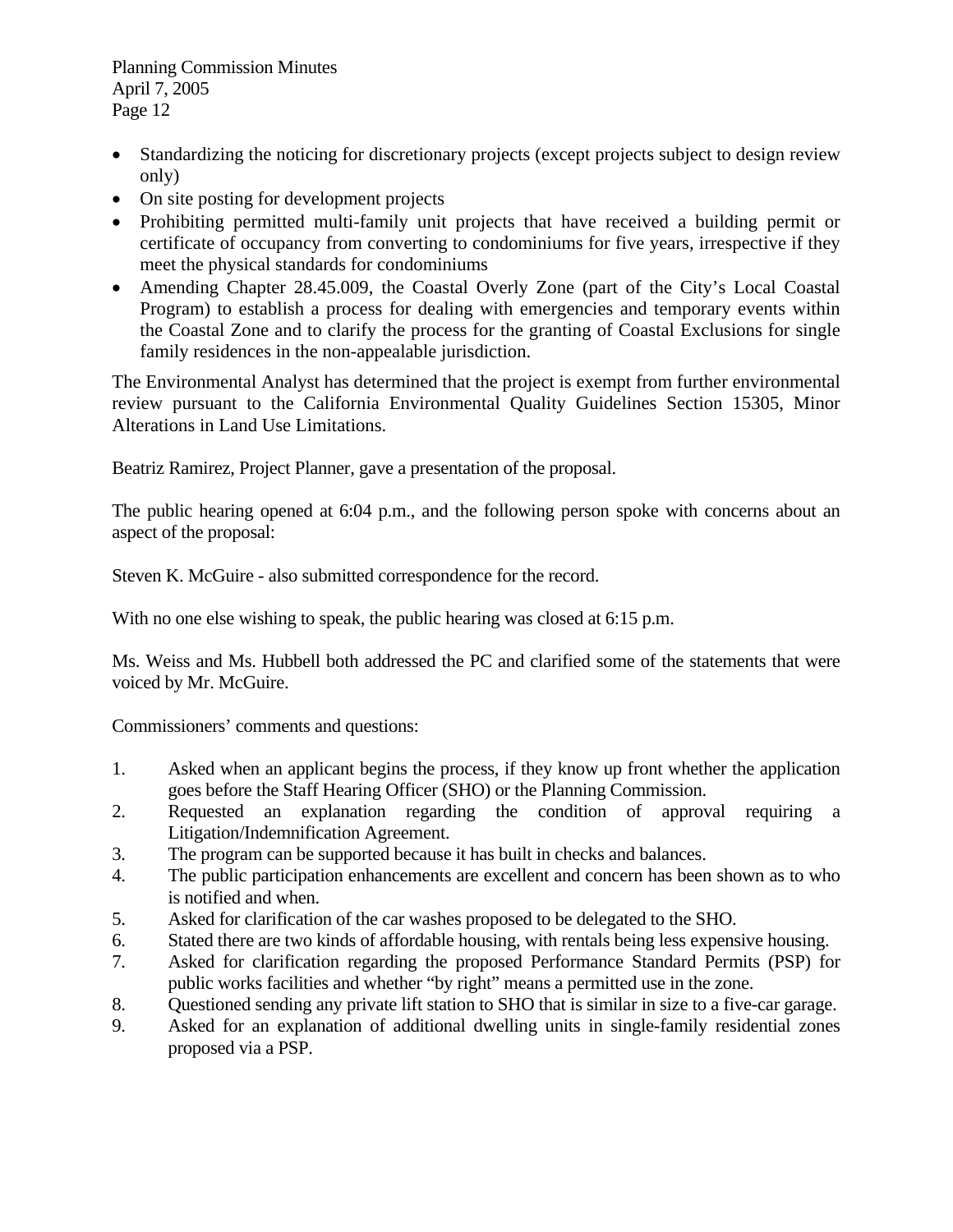- 10. Asked whether additional dwelling unit Conditional Use Permits (CUP) have been processed in the past. Cannot remember seeing one during his time on the Commission. Is there a limit on the number of dwelling units involved?
- 11. Regarding the Tentative Subdivision Maps going to the SHO instead of the Planning Commission: Expressed concern about the ones proposed in commercial zones; developers might be encouraged to go to SHO instead of the Commission; and SHO process may be a good thing in residential but not in commercial zones.
- 12. Asked if design review would be required in all cases.
- 13. In regard to the 10% additions allowed with a coastal exclusion, asked if the additions are cumulative.
- 14. Likes that the SHO meetings will be televised.
- 15. Asked if the Planning Commission can appeal SHO decisions and if there will be different staff involved. Asked if there will be a cost associated with an appeal of a SHO decision and if it will apply to the Commission if they appeal the decision. Requested consideration for lengthening the appeal period beyond 10 days from the date of the hearing.
- 16. Asked if the liaison to the SHO will receive all of the staff reports before the hearing.
- 17. Asked Staff if they have a strategy for allowing the Commission to take more time with the larger projects now that time will be saved from delegation of the smaller projects to the SHO.
- 18. Asked Staff if they anticipate a noticeable improvement for the general public or is this more an improvement for staff.
- 19. Asked if the time of day and location for these meetings have been set.
- 20. Asked if Staff believed closing the loophole to allow conversion of recently permitted rental units to condominiums will discourage small rental or condominium projects.
- 21. Suggested applicants be required to declare their intention of whether the units will be rental or condominiums when beginning the process.

Mr. Vincent explained who is responsible and how the process works when a lawsuit on a project approval is filed against the City. He also noted that, as the appeal process is developed, he will review to assure that it is consistent with the standards of due process.

Ms. Ramirez explained that stand-alone car washes would go to the SHO. When proposed as part of gas stations, they would go to Planning Commission. She also stated that additions for Coastal Exclusions would be cumulative.

Mr. Kato responded about additional dwelling unit CUPs, and the benefits to the Commission to have the SHO take on some of their minor projects.

Ms. Weiss also addressed the additional dwelling units' issue, as well as outlining her position as the SHO. The SHO would establish a clear process with less judgment on referring projects to Planning Commission for review. SHO hearings are likely to be held on Wednesday afternoons by moving Sign Committee meetings to Wednesday mornings.

Commissioner Jostes asked to hear public comment.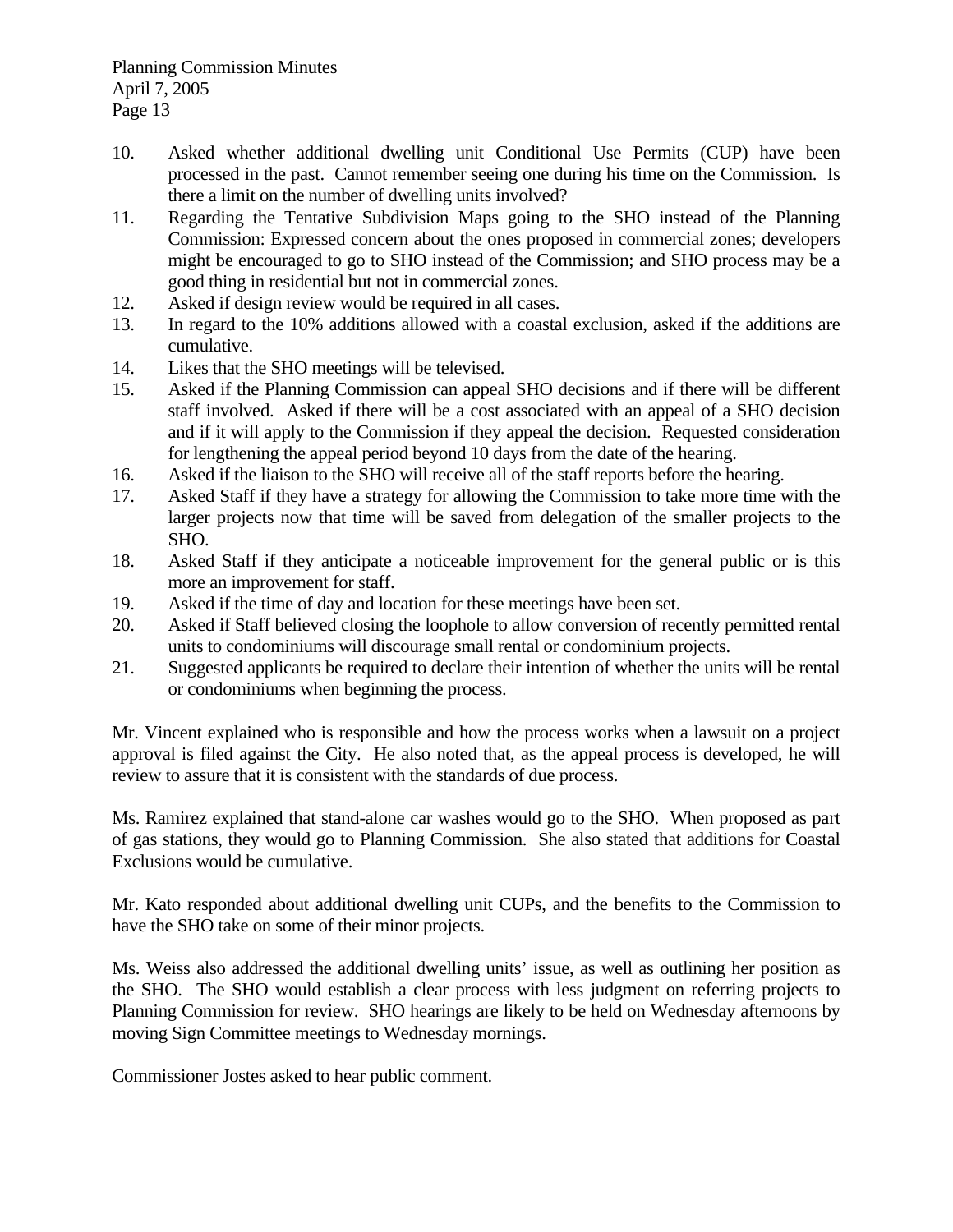Chair Maguire opened the public comment at 6:00 p.m., and the following person addressed the PC outlining his concerns:

Steve Maguire, Attorney, also submitted a letter for the record.

With no one else wishing to speak, the public comment was closed at 6:10 p.m.

Ms. Weiss commented on some of Mr. Maguire's comments and concerns about condominium conversion timing.

#### **MOTION: Jostes/Mahan Assigned Resolution No. 026-05**

Recommended that City Council approve all the proposed changes outlined in the Planning Commission Staff Report, with the exception of Tentative Maps for 2-4 lots/units and limitations on conversions of recently permitted multi-family units to condominiums, performance standard permits for car washes, public works facilities of 1,000 square feet as permitted uses, and support of the appeal process with added recommendations. Section IV, V & VI accepted. Commissioner Mahan stated he cannot support Section IV.K, car washes and Section IV.M, public works facilities. Asked if there will be review over time, to see that it is working.

This motion carried by the following vote:

Ayes: 4 Noes: 0 Abstain: 0 Absent: 3 (Jacobs, Larson & White)

Chair Maguire announced this is a recommendation to the City Council.

Chair Maguire suggested an annual report on the SHO process until the Planning Commission determines it is no longer necessary. Would like assurance that the Commission is not going to be charged for making an appeal, and would like to see some guidelines put in place. Concerned about the 10-day appeal process; would like to see it addressed and maybe changed to 15 days. Suggested the Commission be informed electronically with action minutes as soon as possible after the SHO hearing, and the Planning Commission liaison should receive the entire packet. Posting on property (page 15) does not include Conditions of Approval and would like to make them available on the construction site. Does not feel we can go beyond the 10-day appeal period, and would like to discuss referring items to PC. Suggestion was to receive notice prior to the hearing.

# **MOTION: Jostes/Mahan**

Recommended that City Council approve the recommended changes for Staff Hearing Officer review of Tentative Subdivision Maps for up to 4 lots/units with additional standard conditions of approval requiring a separate pedestrian connection to the sidewalk to the front door of each condominium unit for textured pavement to reduce expansive pavement, permeable paving for parking areas where feasible, and common useable open space. The Standard Conditions of Approval template shall be reviewed annually by the Planning Commission and the Staff Hearing Officer.

This motion carried by the following vote: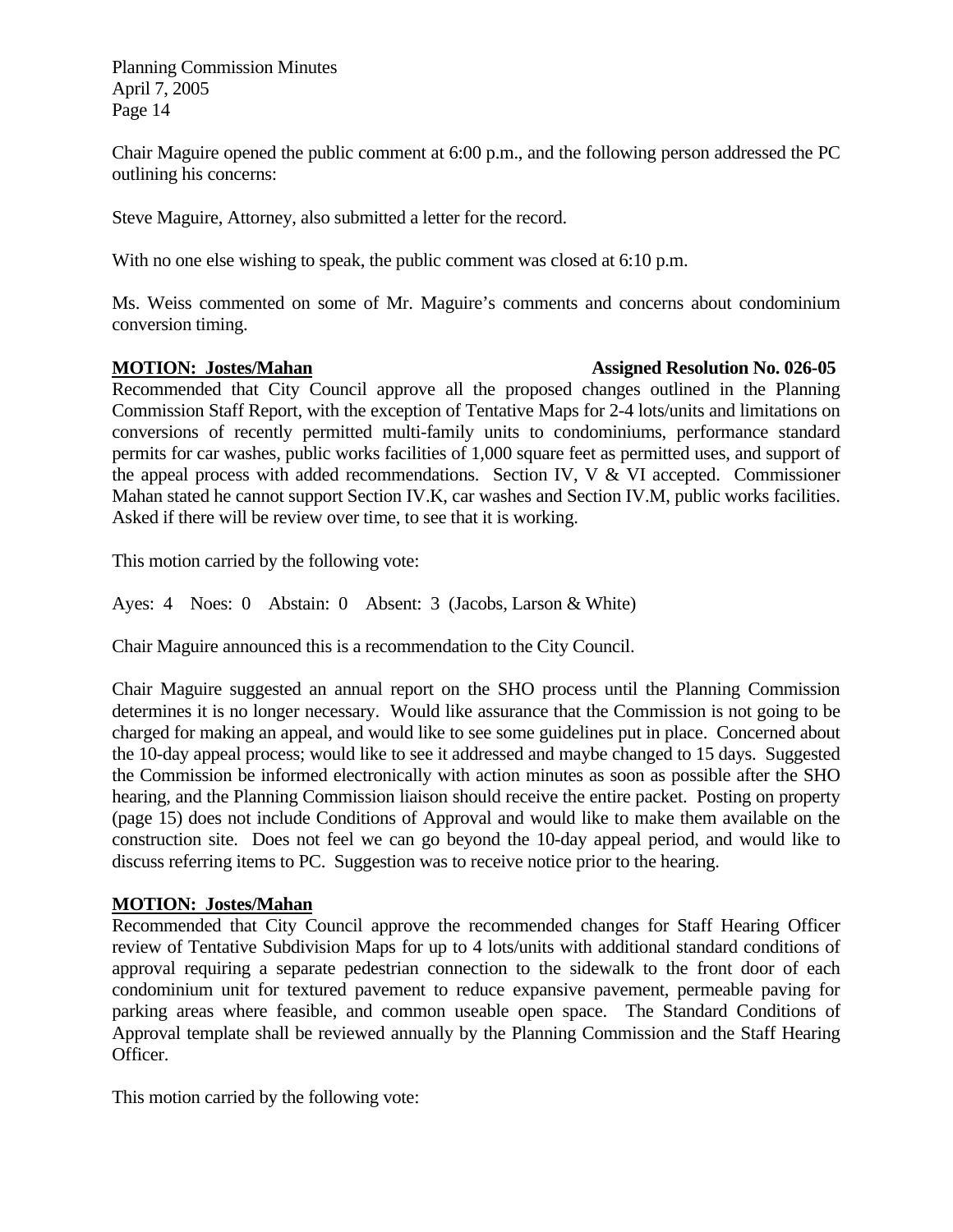Ayes: 3 Noes: 1 (Maguire) Abstain: 0 Absent: 3 (Jacobs, Larson &White)

Chair Maguire stated that these projects already go through design review; however, his concern with the loss of reviewing these projects is with providing a direct pedestrian connection to the sidewalk, and with projects that are completely residential in the commercial zones downtown, causing loss of commercial square footage, and concerns with relationships between commercial and residential projects.

Commissioner Mahan stated, if staff could incorporate guidelines for the SHO, the Commission could approve this proposal. Chair Maguire stated he is comfortable with the proposal if the Commission is able, with public participation, to review the standard conditions of approval on an annual basis.

Commissioner Myers suggested having the first review of the Standard Conditions of Approval in the fall.

Chair Maguire suggested restricting SHO lot line adjustment review to those with no development potential.

### **MOTION: Jostes/Mahan**

Recommended that City Council remove Performance Standard Permits for car washes in the C-2 zone from the list of recommendations and revise Public Works facilities that would be a permitted use subject to standards to 500 square feet maximum.

This motion carried by the following vote:

Ayes: 4 Noes: 0 Abstain: 0 Absent: 3 (Jacobs, Larson & White)

Commissioner Mahan had a concern regarding car washes. His main concern is traffic and those adjacent to residential zones, and feels they are big and complicated.

Commissioner Mahan feels a 1000 square feet threshold for public works facilities is too big, and is unwilling to support the motion without changing the maximum size.

Mr. Vincent stated the effects from these categories are nuisance effects. They will also have to meet design review standards.

Pat Saley, Consultant, addressed the PC and stated they chose the 1000 square feet as a standard but can change it to 500 feet.

Chair Maguire noted they neglected to address the conversion of multiple family into condos, and staff's proposal is five years and he cannot support that. He stated he will support if developers state their intention.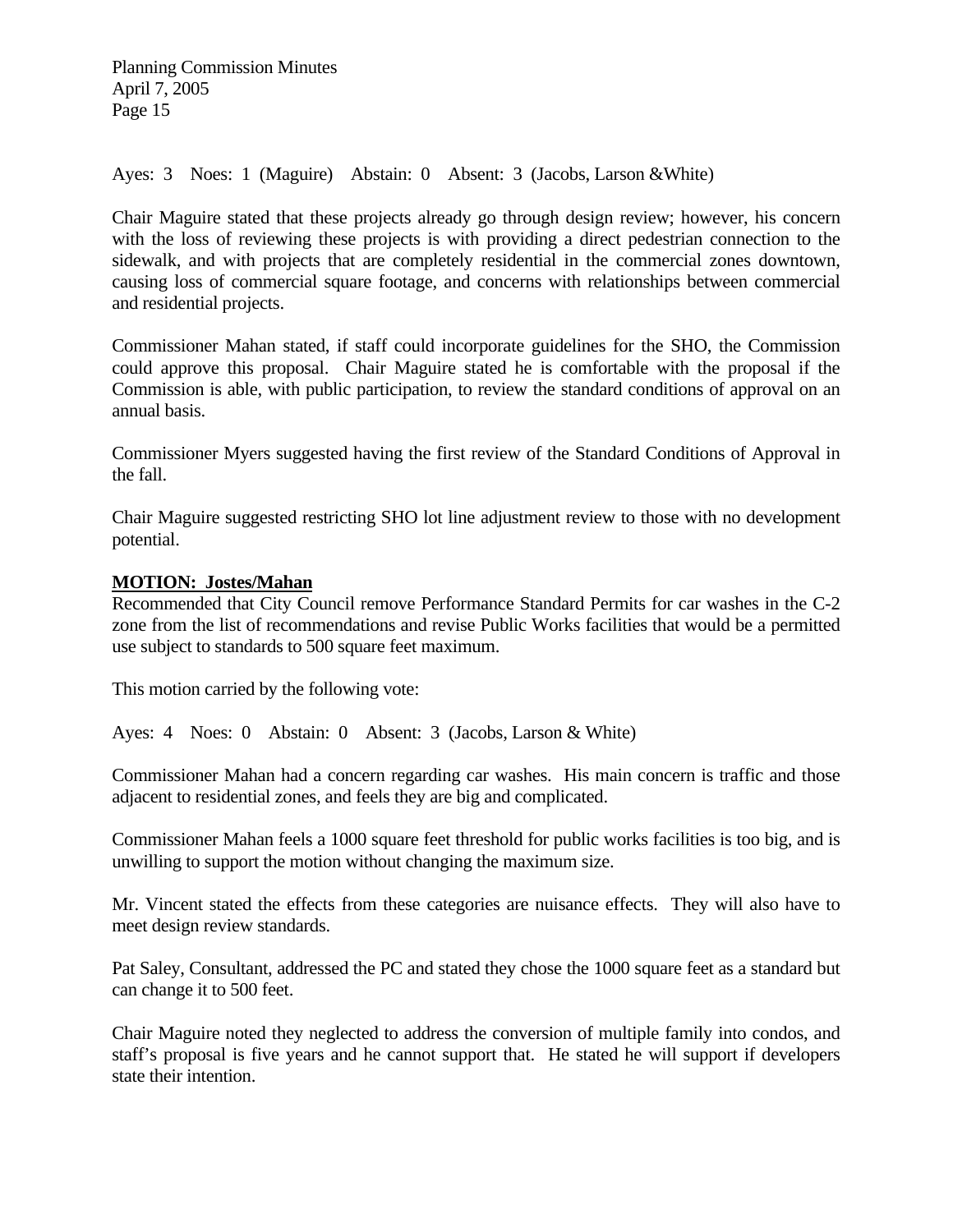# **MOTION: Jostes/Mahan**

Defer the amendments to limit the conversion of recently permitted or constructed multi-family rental projects to condominiums to a future discussion.

This motion carried by the following vote:

Ayes: 4 Noes: 0 Abstain: 0 Absent: 3 (Jacobs, Larson & White)

Mr. Vincent stated that his office will review all suggestions regarding the process for due process considerations to be sure they are not setting up something that will cause problems later.

# **VIII. ADMINISTRATIVE AGENDA (ADDRESSED AT 2:57 P.M.)**

A. Committee and Liaison Reports.

Commissioner Jacobs spoke regarding the airport terminal process and announced Tuesday, April 12, 2005, in the Administrative Building is when the airport terminal redesign process starts. Commissioner Mahan also elaborated on the subject.

Commissioner Jacobs also commented on the Neighborhood Preservation Ordinance.

Chair Maguire reported on the Transportation and Circulation Meeting Group, the West Side Study Group, and 101 In Motion.

B. Review of the decisions of the Modification Hearing Officer in accordance with SBMC §28.92.026.

None were requested.

C. Action on the review and consideration of the items listed in I.B.2. of this Agenda.

I.B.2. Review and consideration of the following Planning Commission Resolutions and Minutes:

- a. Minutes of November 18, 2004
- b. Resolution No. 051-04 816 Cacique Street
- c. Resolution No. 052-04 1509 Knoll Circle Drive
- d. Resolution No. 053A-04
	- 1701 La Vista Del Oceano Drive
- e. Resolution No. 053B-04 422-448 Santa Fe Lane
- f. Minutes of January 6, 2005
- g. Resolution No. 001-05 1316 Bath Street